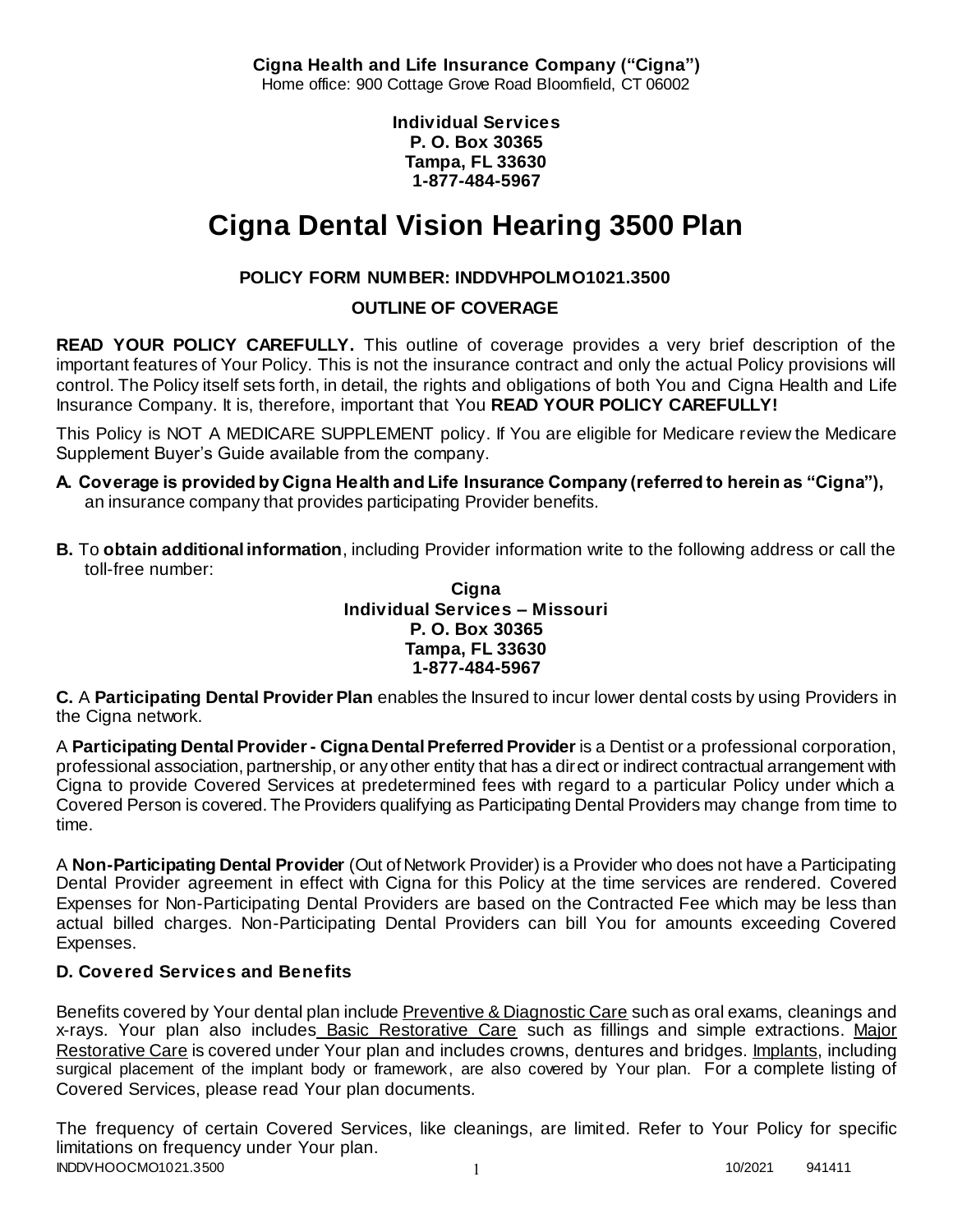## **Benefit Schedule**

The benefits outlined in the table below show the payment percentages for Covered Expenses **AFTER** any applicable Deductibles have been satisfied unless otherwise stated.

# **CIGNA DENTAL, VISION, AND HEARING INSURANCE** *The Schedule*

#### **For You and Your Dependents**

#### **The Schedule – Dental Benefits**

If You select a Participating Dental Provider, Your cost will be less than if You select a Non-Participating Dental Provider.

#### **Emergency Services**

The Benefit Percentage payable for Emergency Services charges made by a Non-Participating Dental Provider is the same Benefit Percentage as for Participating Dental Provider Charges. Dental Emergency services are required immediately to either alleviate pain or to treat the sudden onset of an acute dental condition. These are usually minor procedures performed in response to serious symptoms, which temporarily relieve significant pain, but do not effect a definitive cure, and which, if not rendered, will likely result in a more serious dental or medical complication.

#### **Dental Deductibles**

Dental Deductibles are expenses to be paid by You or Your Dependent. Dental Deductibles are in addition to any Coinsurance. Once the Dental Deductible maximum in The Schedule has been reached You and Your family need not satisfy any further dental deductible for the rest of that year.

#### **Participating Dental Provider Payment**

Participating Dental Provider services are paid based on the Contracted Fee agreed upon by the provider and Cigna.

#### **Non-Participating Dental Provider Payment**

Non-Participating Dental Provider services are paid based on the Contracted Fee.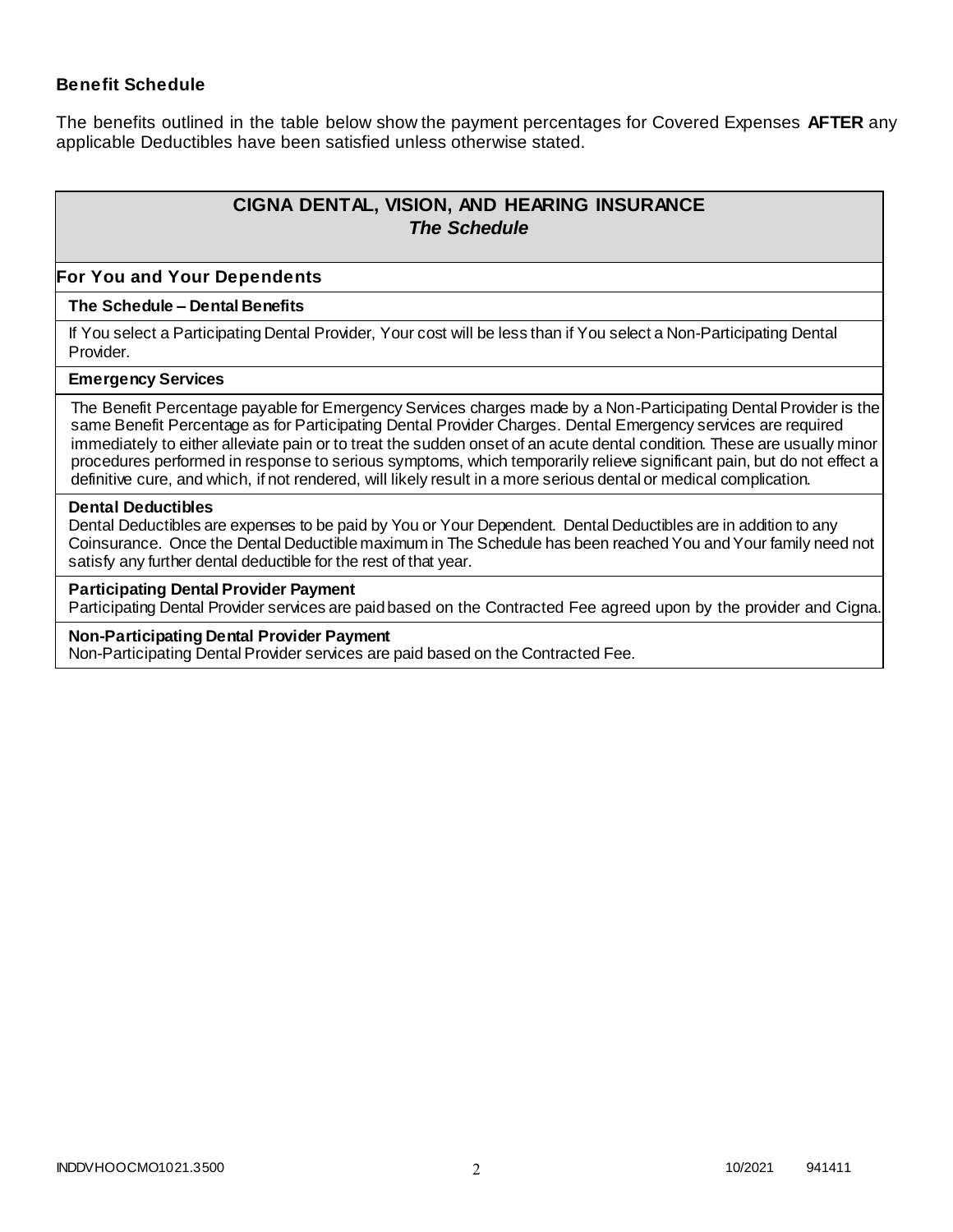| DENTAL BENEFIT HIGHLIGHTS                                                                                                                                                                                                                                                 |                                                  |
|---------------------------------------------------------------------------------------------------------------------------------------------------------------------------------------------------------------------------------------------------------------------------|--------------------------------------------------|
| Classes I, II, III, IX<br><b>Calendar Year Maximum</b>                                                                                                                                                                                                                    | \$2,500 per person                               |
| <b>Class IX Lifetime Maximum</b>                                                                                                                                                                                                                                          | \$2,000 per person                               |
| <b>Calendar Year Dental Deductible</b>                                                                                                                                                                                                                                    |                                                  |
| Individual                                                                                                                                                                                                                                                                | \$100 per person                                 |
|                                                                                                                                                                                                                                                                           | Not Applicable to Class I                        |
| Class I                                                                                                                                                                                                                                                                   | The Percentage of Covered Expenses the Plan Pays |
| Preventive Care<br>Oral Exams<br><b>Routine Cleanings</b><br>Routine X-rays<br>Non-Routine X-rays<br><b>Fluoride Application</b><br><b>Sealants</b><br>Space Maintainers (non-orthodontic)<br>Emergency Care to Relieve Pain                                              | 100%                                             |
| <b>Class II</b>                                                                                                                                                                                                                                                           | The Percentage of Covered Expenses the Plan Pays |
| <b>Basic Restorative</b><br>Fillings<br>Surgical Extraction of Impacted Teeth<br>Oral Surgery, Simple Extractions<br>Relines, Rebases, and Adjustments<br>Repairs - Bridges, Crowns, and Inlays<br>Repairs - Dentures                                                     | 80% after dental deductible                      |
| <b>Class III</b>                                                                                                                                                                                                                                                          | The Percentage of Covered Expenses the Plan Pays |
| <b>Major Restorative</b><br>Crowns / Inlays / Onlays<br>Root Canal Therapy / Endodontics<br><b>Minor Periodontics</b><br><b>Major Periodontics</b><br>Oral Surgery, All Except Simple Extractions<br>Prosthesis Over Implant<br>Anesthetics<br>Dentures<br><b>Bridges</b> | 50% after dental deductible                      |
| <b>Class IX</b>                                                                                                                                                                                                                                                           | The Percentage of Covered Expenses the Plan Pays |
| Implants                                                                                                                                                                                                                                                                  | 50% after plan deductible                        |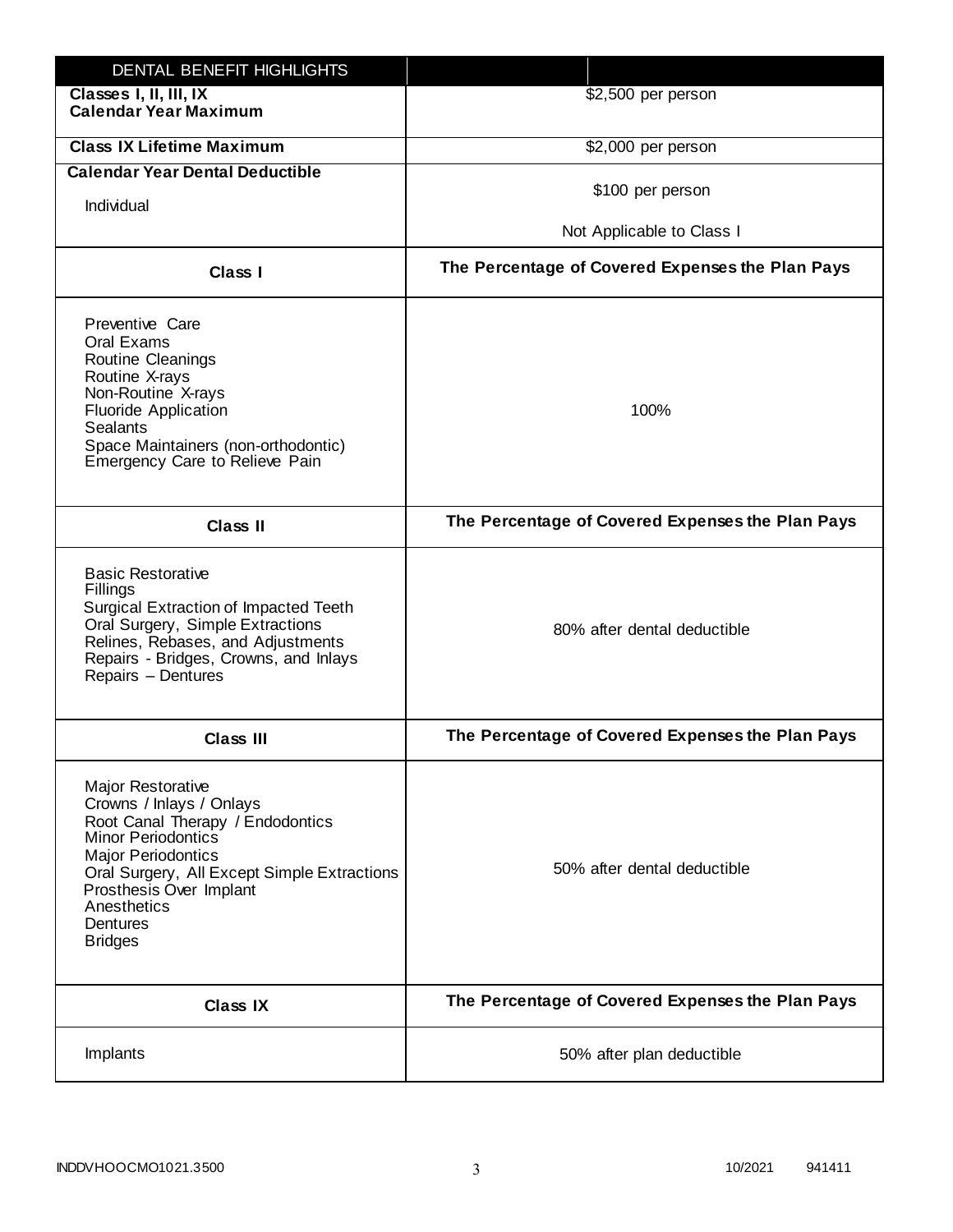| The Schedule - Vision Benefits                                                                  |                                                                                          |
|-------------------------------------------------------------------------------------------------|------------------------------------------------------------------------------------------|
| VISION BENEFIT HIGHLIGHTS                                                                       |                                                                                          |
| Eye Examinations, including refraction                                                          | The plan pays 90% of expenses, not to exceed a \$100 calendar<br>year maximum per person |
| Materials (corrective eyeglasses or contact<br>lenses, including fittings and follow-up visits) | \$300 calendar year maximum per person                                                   |

| The Schedule - Hearing Benefits                             |                                        |
|-------------------------------------------------------------|----------------------------------------|
| HEARING BENEFIT HIGHLIGHTS                                  |                                        |
| <b>Hearing Examinations</b>                                 | \$50 calendar year maximum per person  |
| Materials (Hearing Aids, including fittings<br>and repairs) | \$700 calendar year maximum per person |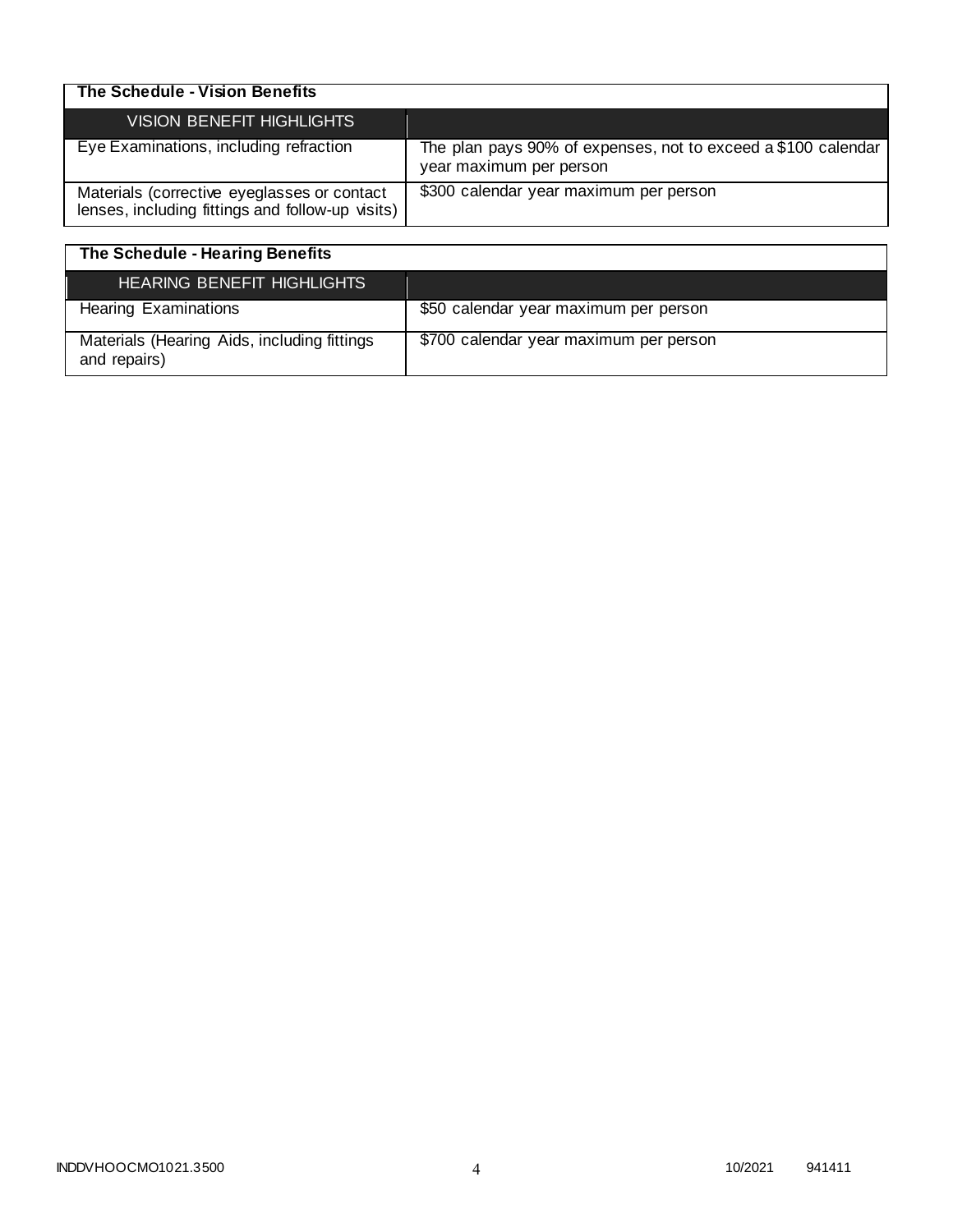# **Waiting Periods**

A Covered Person may access their dental, vision, and hearing benefit insurance once he or she has satisfied the following waiting periods.

- there is no waiting period for Class I or II dental benefits or for vision and hearing benefits.
- after 6 consecutive months of coverage dental benefits will increase to include the list of Class III procedures.
- after 12 consecutive months of coverage dental benefits will increase to include the list of Class IX procedures.

## **Missing Teeth Limitation**

There is no payment for replacement of teeth that are missing when a person first becomes insured. This payment limitation no longer applies after 24 months of continuous coverage.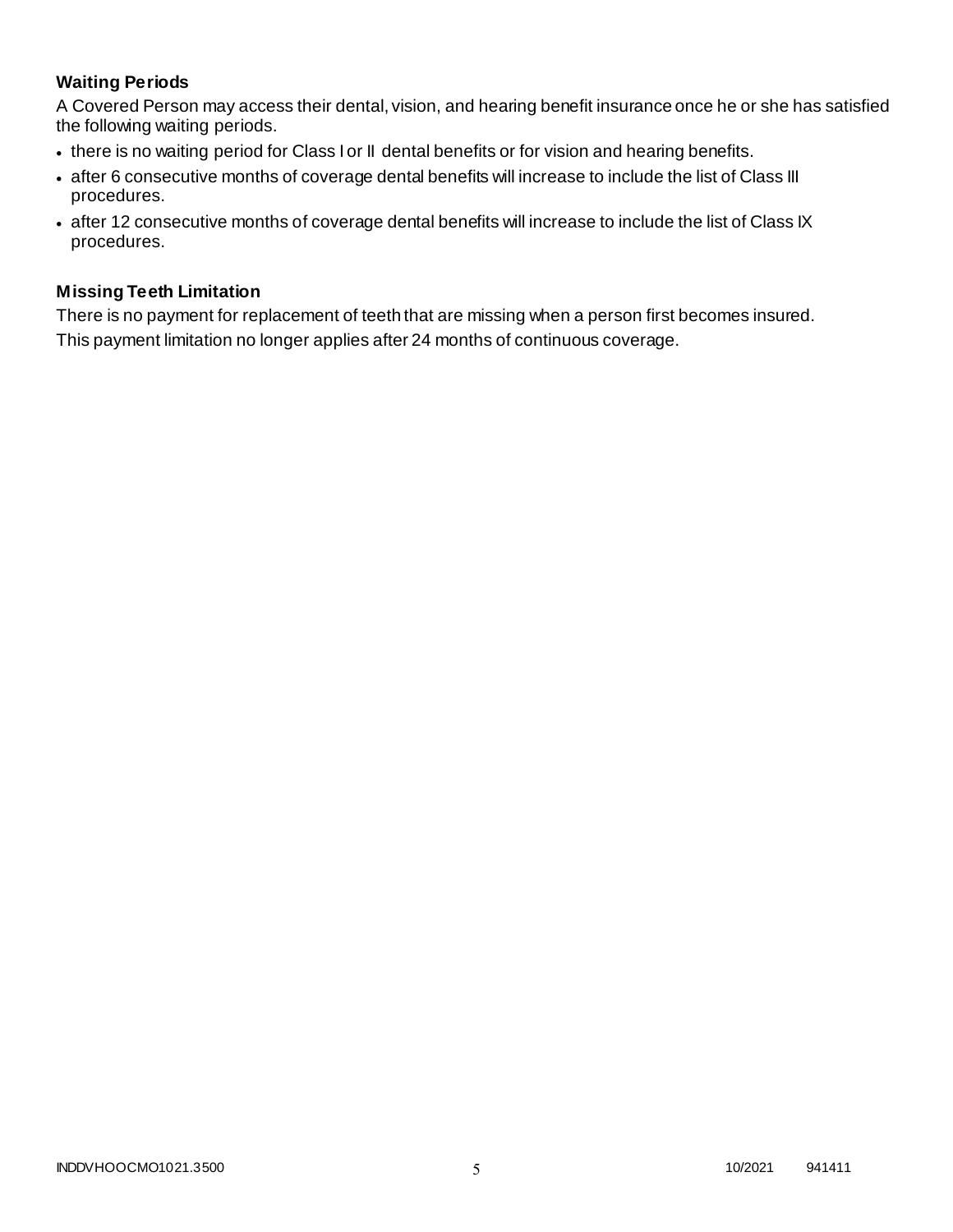## **E. Insured's Financial Responsibility**

The Insured is responsible for paying the monthly or quarterly premium on a timely basis. The Insured is also responsible to pay Providers for charges that are applied to the Deductibles, Coinsurance, and any amounts charged by Non-Participating Dental Providers in excess of the Contracted Fee. In addition, any charges for Medically Necessary and/or Dentally Necessary items that are excluded under the Policy are the responsibility of the Insured.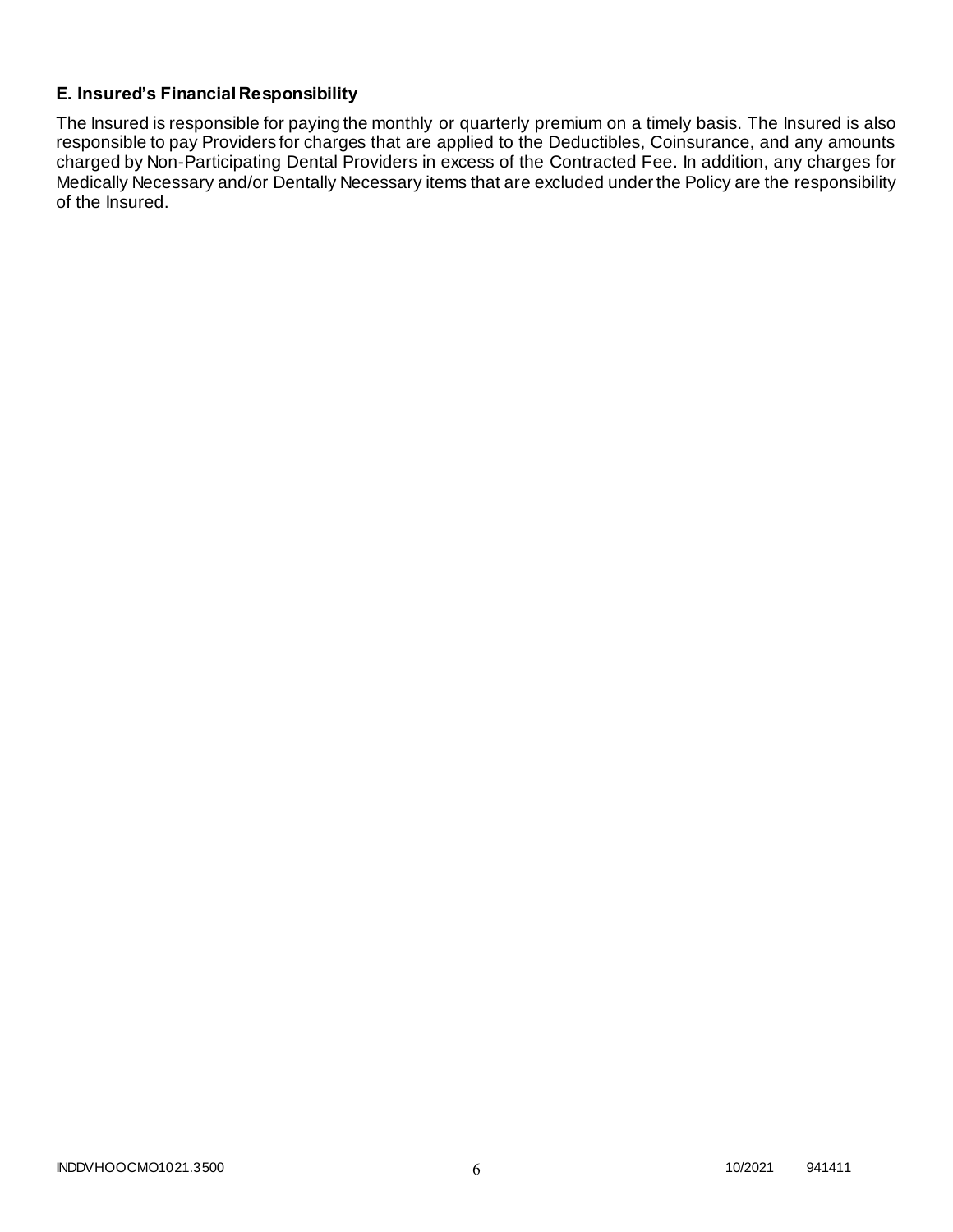# **F. Exclusions And Limitations: What Is Not Covered By This Policy**

# **Expenses Not Covered**

Covered Expenses will not include, and no payment will be made for:

- procedures which are not included in the list of Covered Dental Services, Covered Vision Services, or Covered Hearing Services;
- cone beam imaging;
- instruction for plaque control, oral hygiene and diet;
- core build-ups;
- veneers;
- precious or semi-precious metals for crowns, bridges and abutments;
- restoration of teeth which have been damaged by erosion, attrition or abrasion;
- bite registrations; precision or semi-precision attachments; or splinting;
- orthodontic treatment, except for the treatment of cleft lip and cleft palate;
- general anesthesia or intravenous sedation, when used for the purposes of anxiety control or patient management is not covered; may be considered only when medically or dentally necessary and when in conjunction with covered complex oral surgery;
- athletic mouth guards;
- services performed solely for cosmetic reasons;
- personalization or decoration of any dental device or dental work;
- replacement of an appliance per benefit guidelines;
- services that are medical in nature;
- services and supplies received from a hospital;
- prescription drugs;
- plano lenses;
- VDT (video display terminal)/computer eyeglass benefit;
- medical or surgical treatment of the eyes;
- any type of corrective vision surgery, including LASIK surgery, radial ketatonomy (RK), automated lamellar keratoplasty (ALK), or conductive keratoplasty (CK);
- Orthoptic or vision training and any associated supplemental testing;
- any eye examination, or any corrective eyewear, required by an employer as a condition of employment;
- safety eyewear;
- sub-normal vision aids or non-prescription lenses;
- Magnification or low vision aids not shown as covered in the Schedule of Vision Coverage;
- Assistive Listening Devices (ALDs);
- medical and/or surgical treatment of the internal or external structures of the ear, including but not limited to Cochlear implants;
- Hearing Aids not prescribed by a Licensed Hearing Care Professional;
- ear protective devices or plugs;
- Hearing Aids maintenance/service contracts, ear molds and other miscellaneous repairs;
- Hearing Aids purchased online or over the counter (OTC); or
- Disposable Hearing Aids.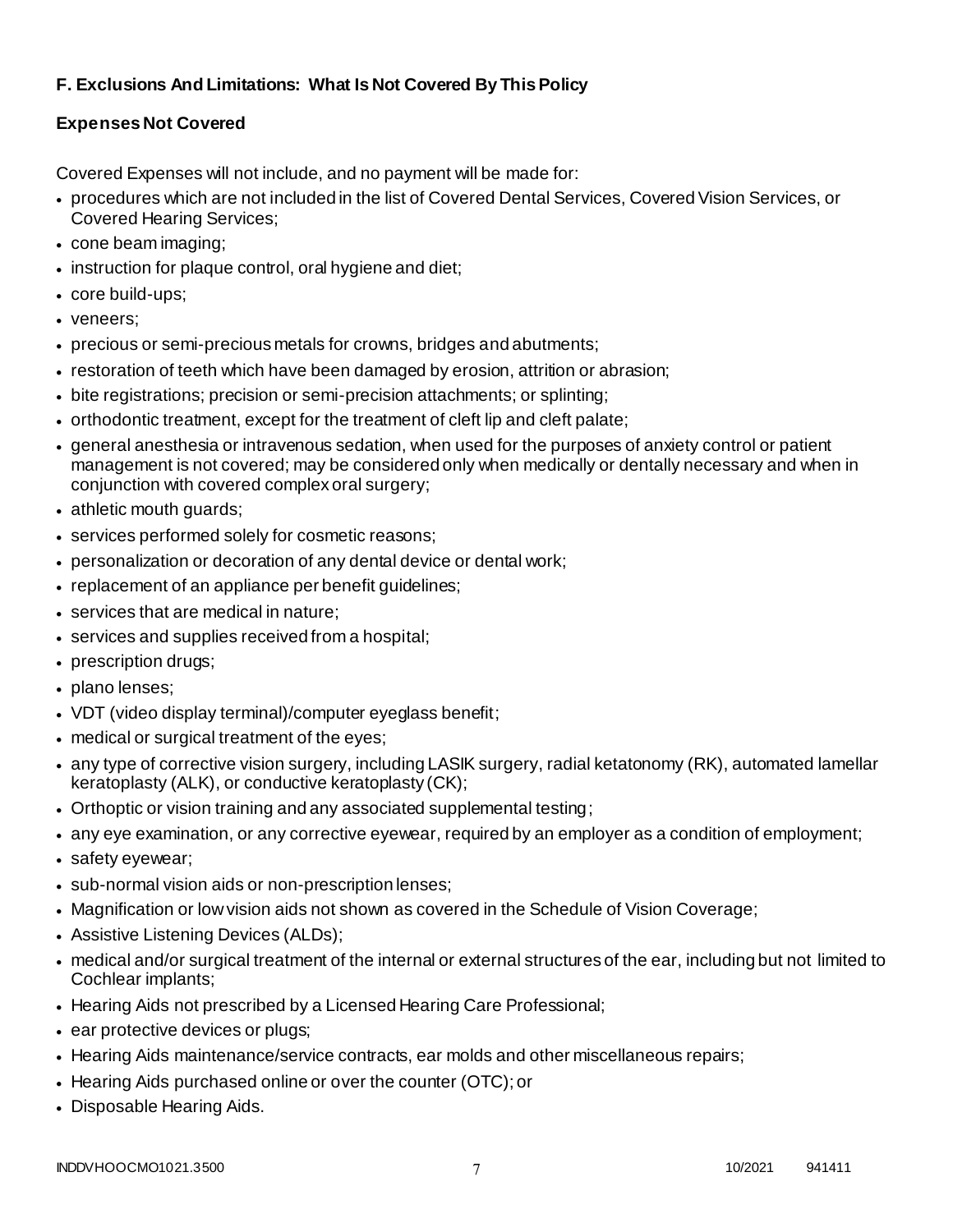## **General Limitations**

No payment will be made for expenses incurred for You or any one of Your Dependents:

- For services not specifically listed as Covered Services in this Policy;
- For services or supplies that are not Medically Necessary;
- For services received before the Effective Date of coverage;
- For services received after coverage under this Policy ends;
- For services for which You have no legal obligation to pay or for which no charge would be made if You did not have insurance coverage;
- For Professional services or supplies received or purchased directly or on Your behalf by anyone, including a Provider, from any of the following:
	- Yourself or Your employer;
	- a person who lives in the Covered Person's home, or that person's employer;
	- a person who is related to the Covered Person by blood, marriage or adoption, or that person's employer.
- for or in connection with an Injury arising out of, or in the course of, any employment for wage or pr ofit;
- for or in connection with a Sickness which is covered under any workers' compensation or similar law;
- for charges made by a Hospital owned or operated by or which provides care or performs services for, the United States Government, if such charges are directly related to a condition which occurred while serving in the military or an associated auxiliary unit (if coverage is suspended for an Insured during military service, upon receipt of written request, We will provide a refund of premium on a pro rata basis);
- services or supplies received due to an act of war, declared or undeclared while serving in the military or an associated auxiliary unit,
- to the extent that payment is unlawful where the person resides when the expenses are incurred;
- for charges which the person is not legally required to pay;
- for charges which would not have been made if the person had no insurance;
- to the extent that billed charges exceed the rate of reimbursement as described in the Schedule;
- for charges for unnecessary care, treatment or surgery;
- to the extent that You or any of Your Dependents is in any way paid or entitled to payment for those expenses by or through a public program, other than Medicaid;
- for or in connection with experimental procedures or treatment methods not approved by the American Dental Association or the appropriate dental specialty society;
- Procedures that are a covered expense under any other plan which provides dental, vision, or hearing benefits;
- To the extent that benefits are paid or payable for those expenses under the mandatory part of any auto insurance policy written to comply with a "no-fault" insurance law or an uninsured motorist insurance law. Cigna will take into account any adjustment option chosen under such part by You or any one of Your Dependents.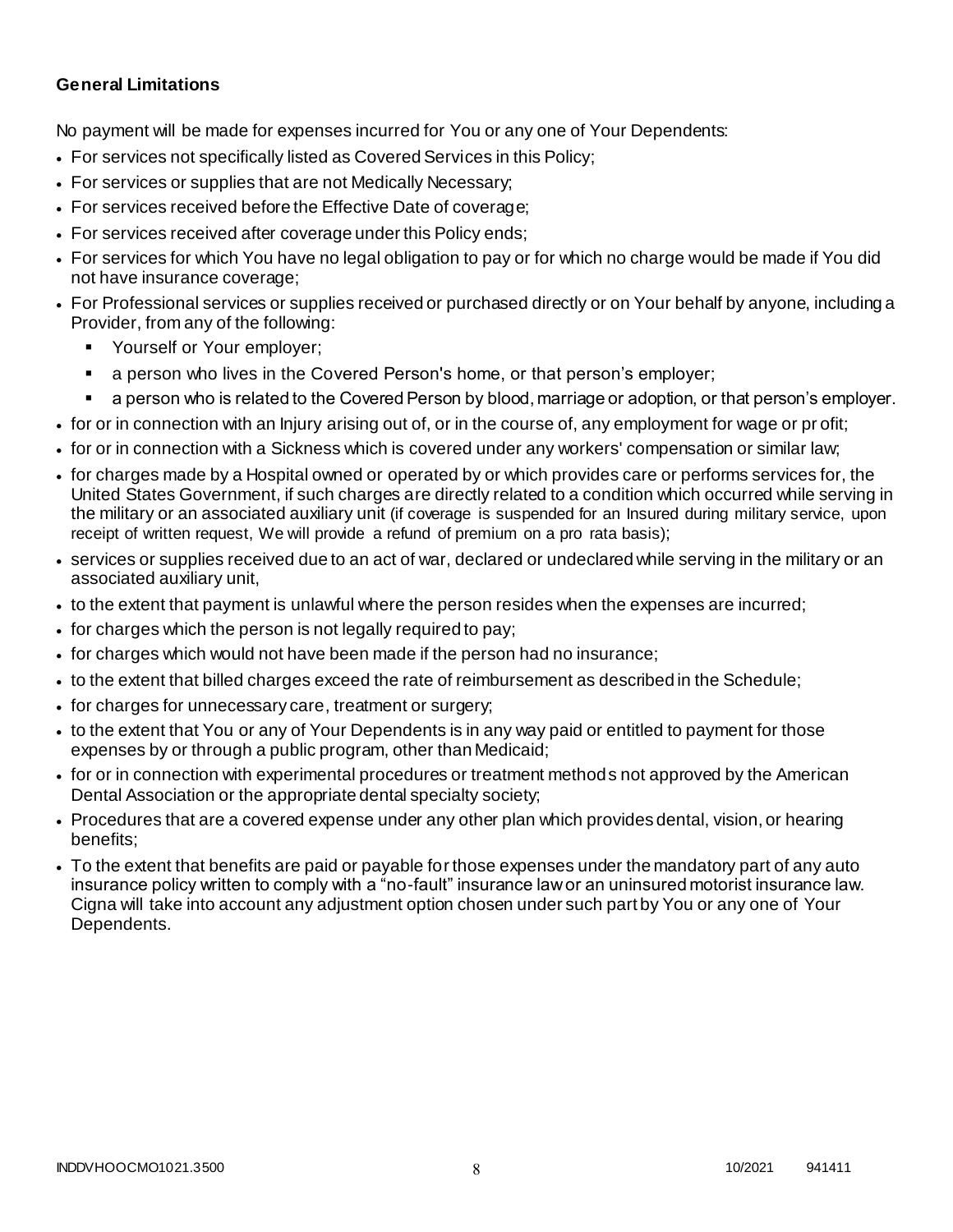## **G. Predetermination of Dental Benefits Program**

Predetermination of Benefits is a voluntary review of a Dentist's proposed treatment plan and expected charges. It is not preauthorization of service and is not required.

The treatment plan should include supporting pre-operative x-rays and other diagnostic materials as requested by Cigna's dental consultant. If there is a change in the treatment plan, a revised plan should be submitted.

Cigna will determine covered dental expenses for the proposed treatment plan. If there is no Predetermination of Benefits, Cigna will determine covered dental expenses when it receives a claim.

Review of proposed treatment is advised whenever extensive dental work is recommended when charges exceed **\$500**.

Predetermination of Benefits is not a guarantee of a set payment. Payment is based on the services that are actually delivered and the coverage in force at the time services are completed.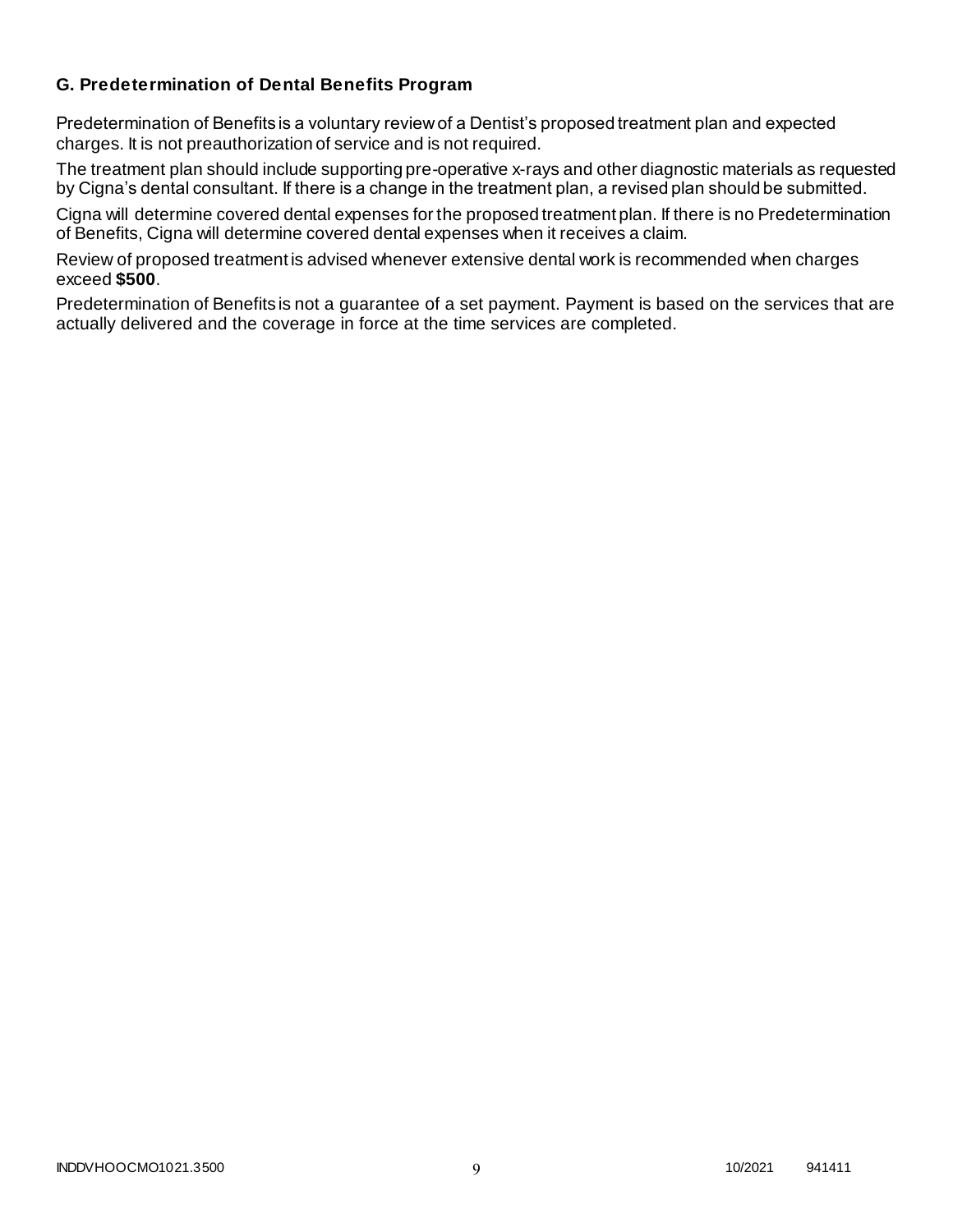## **H. General Provisions**

## **WHEN YOU HAVE A COMPLAINT OR AN APPEAL**

For the purposes of this section, any reference to "You," "Your" or "Yourself" also refers to a representative or provider designated by You to act on Your behalf, unless otherwise noted.

We want You to be completely satisfied with the care You receive. That is why We have established a process for addressing Your concerns and solving Your problems.

#### **Start with Member Services**

We are here to listen and help. If You have a concern regarding a person, a service, the quality of care, or contractual benefits, You can call Our toll-free number and explain Your concern to one of Our Customer Service representatives. You can also express that concern in writing. Please call or write to Us at the following:

#### Customer Services Toll-Free Number or address on www.mycigna.com, explanation of benefits or claim form

We will do Our best to resolve the matter on Your initial contact. We will acknowledge receipt of Your complaint or grievance in writing within 10 working days. All complaints or grievances will be resolved within 20 days following receipt of such complaint or grievance unless We require an extension of time for review. If We need more time to review or investigate Your complaint or grievance, We will notify You within 20 days of receipt of the complaint or grievance, and We will outline the specific reasons why the additional time is needed. We will get back to You as soon as possible, but in any case no later than 30 days from the date We request the extension. We will notify You in writing of Our resolution of such complaint or grievance within 5 working days.

If You are not satisfied with the results of a coverage decision, You can start the appeals procedure. The notice of resolution of the complaint or grievance will have detailed information regarding Your rights to file an appeal.

## **Appeals Procedure**

Cigna has a two step appeals procedure for coverage decisions. To initiate an appeal, You must submit a request for an appeal in writing within 365 days of receipt of a denial notice. We will acknowledge receipt of appeal in writing within 10 working days. You should state the reason why You feel Your appeal should be approved and include any information supporting Your appeal. If You are unable or choose not to write, You may ask to register Your appeal by telephone. Call or write to Us at the toll-free number or address on Your Benefit Identification card, explanation of benefits or claim form.

#### **Level One Appeal**

Your appeal will be reviewed and the decision made by someone not involved in the initial decision. Appeals involving Medical Necessity or clinical appropriateness will be considered by a health care professional.

For level one appeals, We will respond in writing with a decision within 20 working days after We receive an appeal for a postservice coverage determination. If more time or information is needed to make the determination, We will notify You in writing before the 20<sup>th</sup> working day to request an extension of up to 30 working days and to specify any additional information needed to complete the review. You will be notified in writing of the decision within 15 working days after the investigation is completed.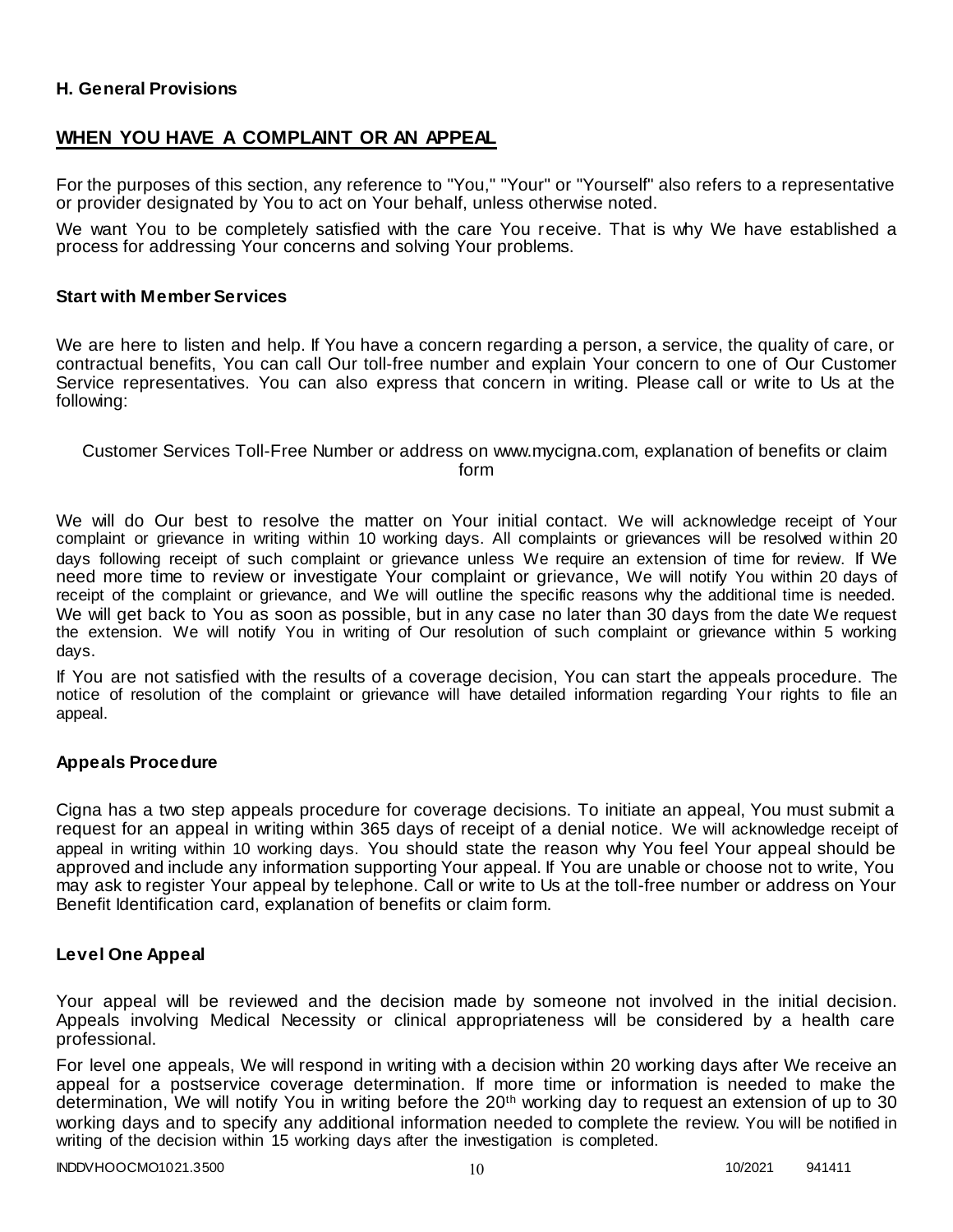If You are not satisfied with Our level-one appeal decision, You may request a level-two appeal. The written decision of the level one appeal will include a clear and specific explanation of the determination, along with Your right to file a level two appeal.

## **Level Two Appeal**

If You are dissatisfied with Our level one appeal decision, You may request a second review. To start a level two appeal, follow the same process required for a level one appeal.

Most requests for a second review will be conducted by the Appeals Committee, which consists of at least three people. Anyone involved in the prior decision may not vote on the Committee. For appeals involving Medical Necessity or clinical appropriateness, the Committee will consult with at least two Dentist reviewers in the same or similar specialty as the care under consideration. You may present Your situation to the Committee in person or by conference call.

For level two appeals We will acknowledge in writing that We have received Your request and schedule a Committee review. For postservice claims, the Committee review will be completed within 30 calendar days. If more time or information is needed to make the determination, We will notify You in writing to request an extension of up to 15 calendar days and to specify any additional information needed by the Committee to complete the review. You will be notified in writing of the Committee's decision within five working days after the Committee meeting, and within the Committee review time frames above if the Committee does not approve the requested coverage.

If You are not satisfied with our level-two appeal decision, You may file an appeal with the Division of Consumer Affairs.

#### **You have the right to contact the Division of Consumer Affairs for assistance at any time:**

Division of Consumer Affairs Missouri Department of Commerce & Insurance P.O. Box 690 Jefferson, MO 65102-0690 Call: 1-800-726-7390

#### **Expedited Review**

An expedited review of a complaint or grievance may be requested when the standard process would seriously jeopardize the life or health of a Covered Person or would jeopardize the Covered Person's ability to regain maximum function. A request may be submitted to Us in writing. We will notify you orally within 72 hours after receiving the request for an expedited review of Our determination and will provide written notification of Our determination within 3 working days after providing You the determination orally.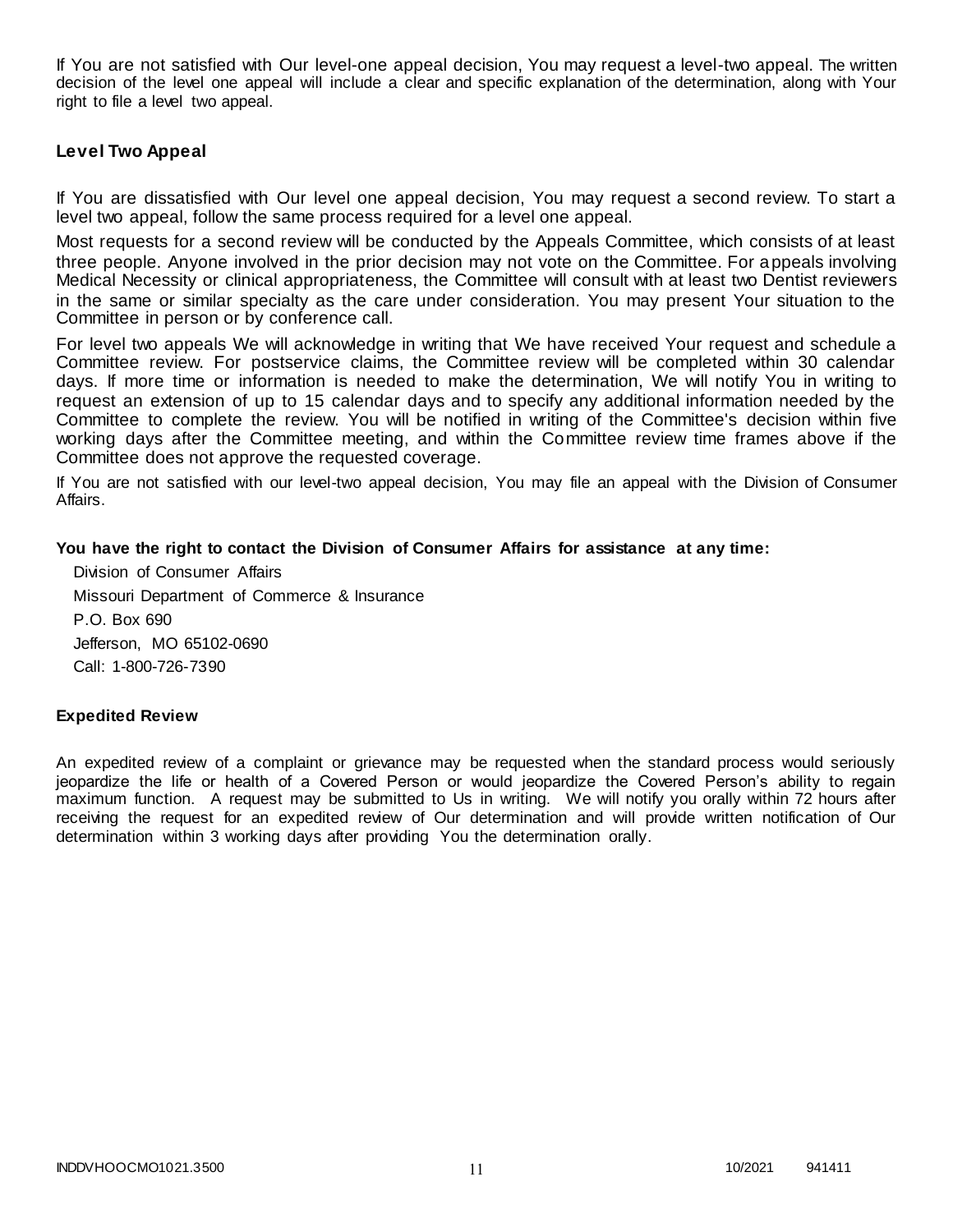## **Notice of Benefit Determination on Appeal**

Every notice of an appeal decision will be provided in writing or electronically and, if an adverse determination, will include:

- (1) the specific reason or reasons for the denial decision;
- (2) reference to the specific Policy provisions on which the decision is based;
- (3) a statement that the claimant is entitled to receive, upon request and free of charge, reasonable access to and copies of all documents, records, and other Relevant Information as defined;
- (4) upon request and free of charge, a copy of any internal rule, guideline, protocol or other similar criterion that was relied upon in making the adverse determination regarding Your appeal, and an explanation of the scientific or clinical judgment for a determination that is based on a medical necessity, experimental treatment or other similar exclusion or limit.

## **Relevant Information**

Relevant Information is any document, record, or other information which was relied upon in making the benefit determination; was submitted, considered, or generated in the course of making the benefit determination, without regard to whether such document, record, or other information was relied upon in making the benefit determination; demonstrates compliance with the administrative processes and safeguards required by federal law in making the benefit determination; or constitutes a statement of policy or guidance with respect to the plan concerning the denied treatment option or benefit or the claimant's diagnosis, without regard to whether such advice or statement was relied upon in making the benefit determination.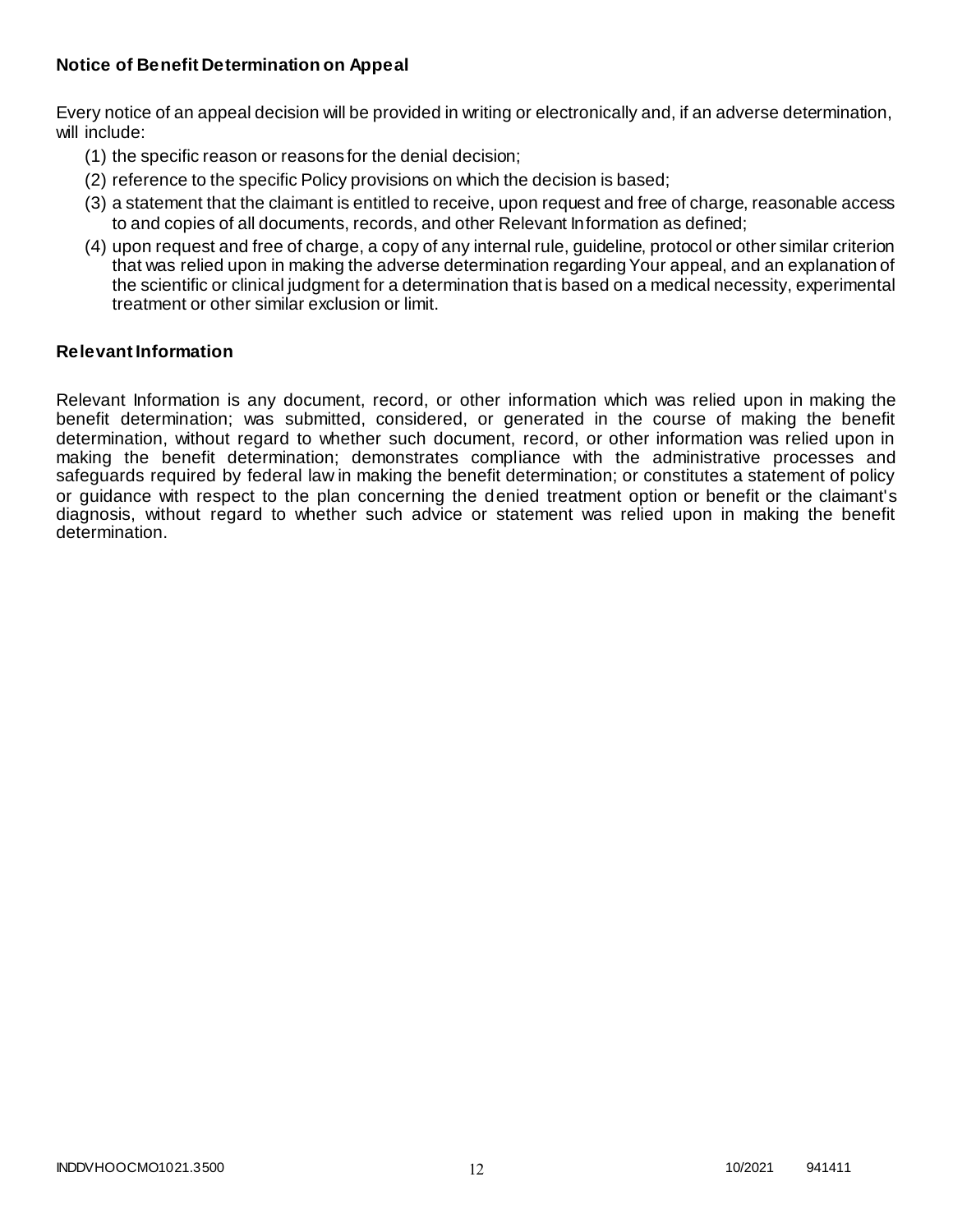# **I. Participating Dental Providers**

Cigna will provide a current list of Dentists currently participating with Cigna and their locations to each Covered Person upon request.

To verify if a Dentist is currently participating with Cigna and is accepting new Cigna Insureds, the Covered Person should visit Our website at www.mycigna.com.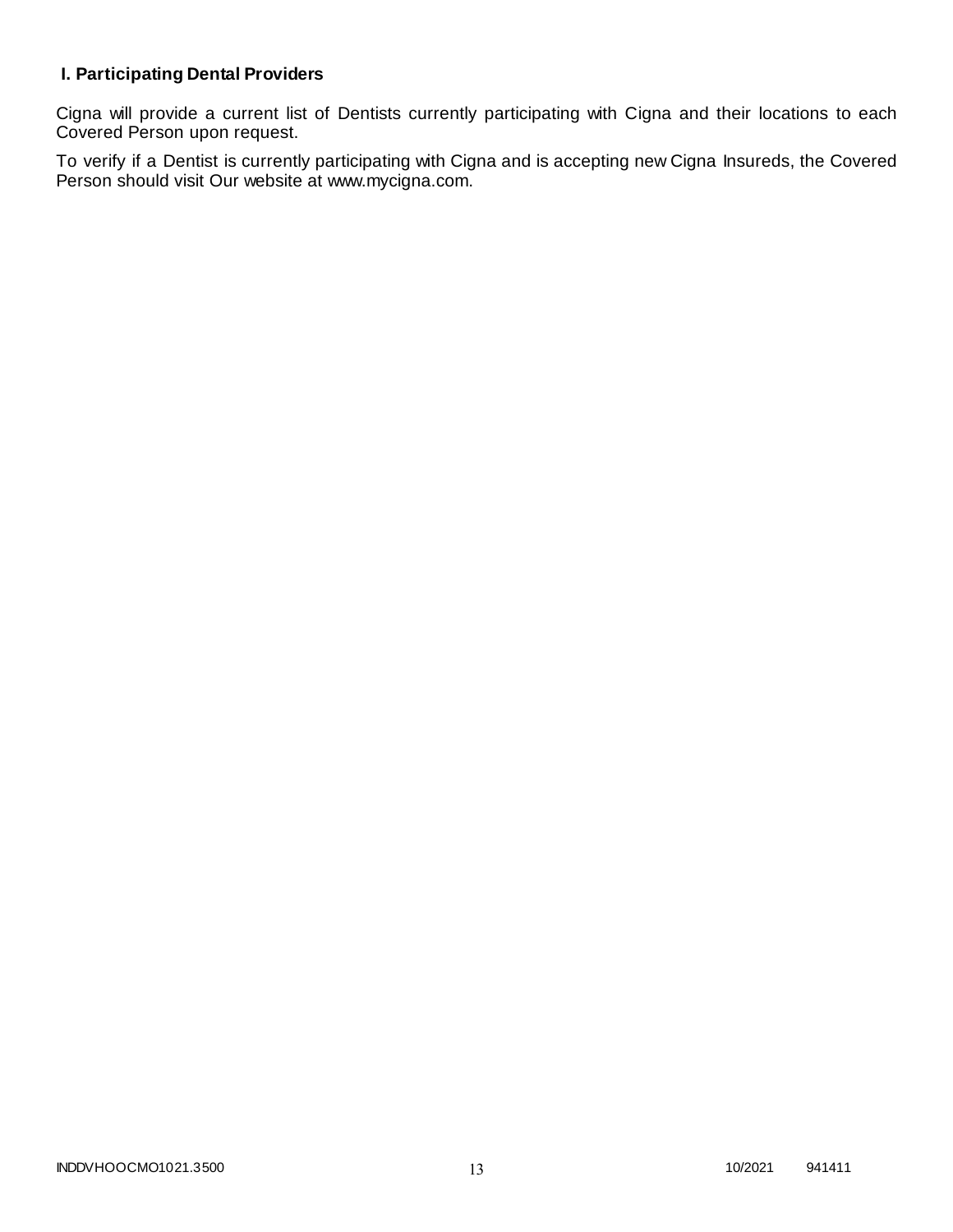## **J. Renewability, Eligibility, and Continuation**

1. The Policy will renew except for the specific events stated in the Policy. Cigna may change the premiums of the Policy with 60 days written notice to the Insured. However, Cigna will not refuse to renew or change the premium schedule for the Policy on an individual basis, but only for all Insureds in the same class and covered under the same Policy as You.

2. The individual plan is designed for residents of Missouri who are not enrolled under or covered by any other group or individual health coverage. You must notify Cigna of all changes that may affect any Covered Person's eligibility under the Policy.

3. You or Your Dependent(s) will become ineligible for coverage:

- When premiums are not paid according to the due dates and grace periods described in the premium section.
- With respect to Your Spouse, Domestic Partner, or partner to a Civil Union: when the Spouse is no longer married to the Insured or when the union is dissolved.
- With respect to You and Your Family Member(s): when You no longer meet the requirements listed in the Conditions of Eligibility section.
- The date the Policy terminates.
- When the Insured no longer lives in the Service Area.

4. If a Covered Person's eligibility under this Plan would terminate due to the Insured's death, divorce or if other Dependents would become ineligible due to age or no longer qualify as dependents for coverage under this Plan; except for the Insured's failure to pay premium, the Covered Person's insurance will be continued if the Covered Person exercising the continuation right notifies Cigna and pays the appropriate monthly premium within 60 days following the date this Policy would otherwise terminate. Any waiting periods in the new Plan will be considered as being met to the extent coverage was in force under th is Plan.